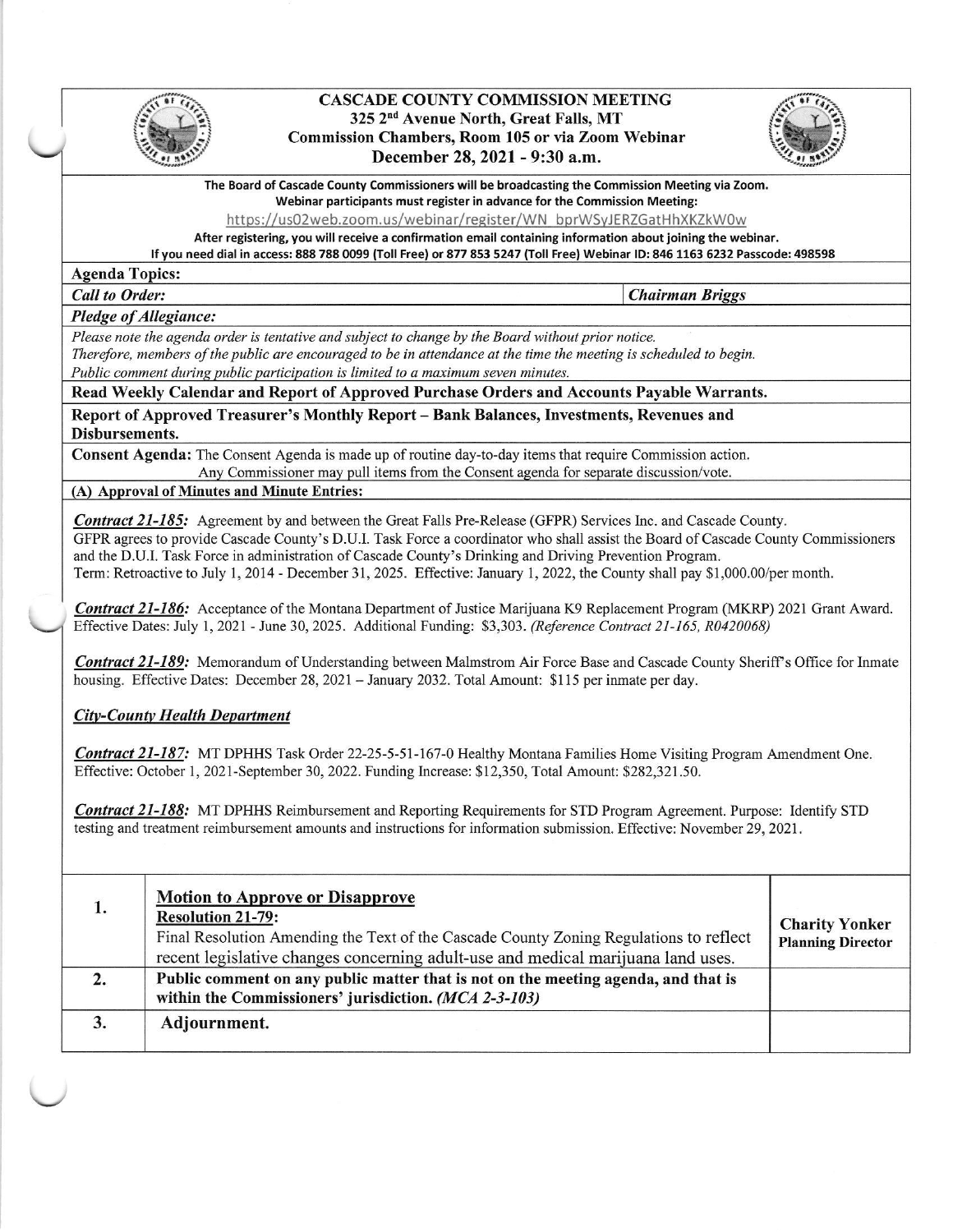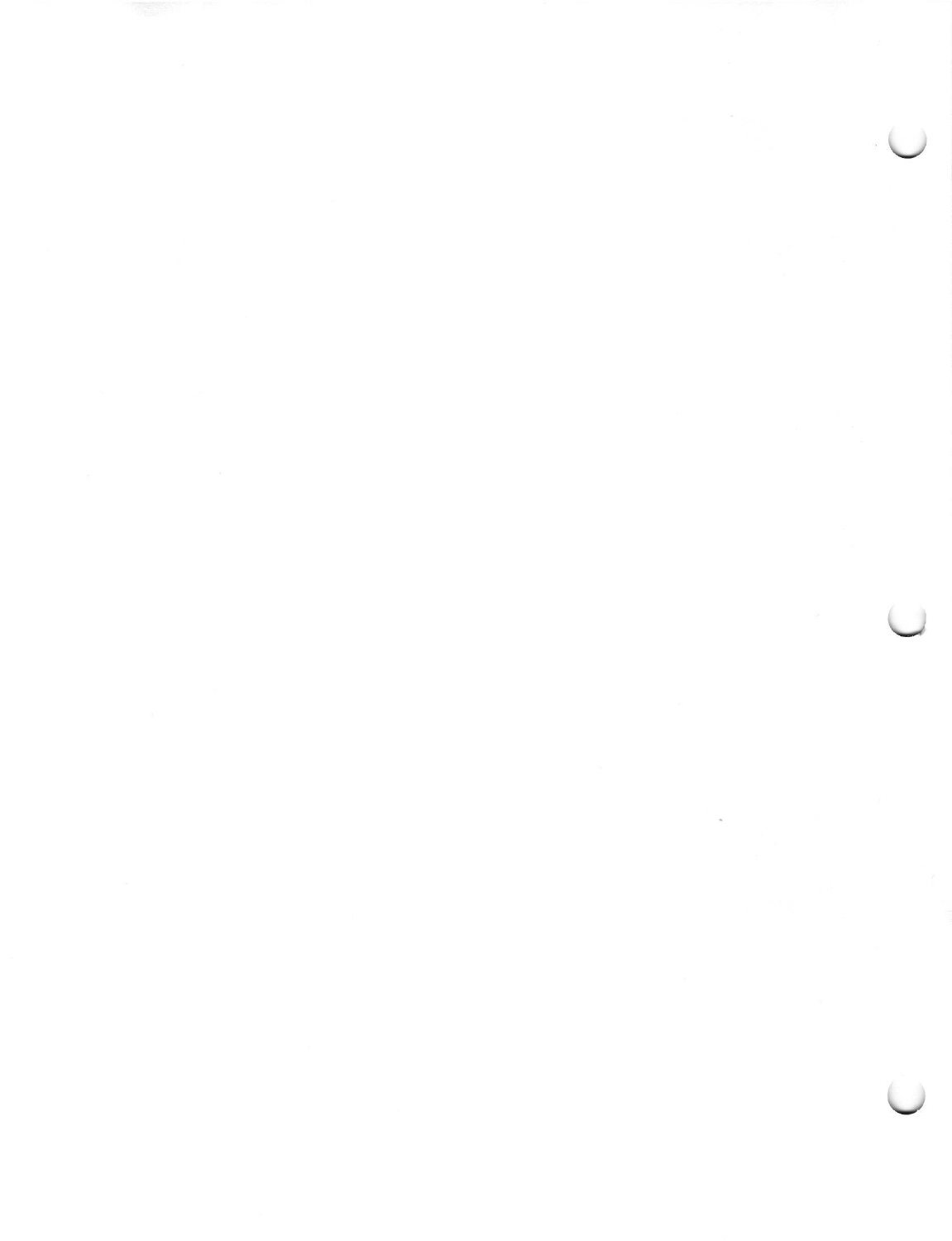REVENUES AND DISBURSEMENTS

| TREASURER'S MONTHLY REPORT-BANK BALANCES, INVESTMENTS, I |    |                   |
|----------------------------------------------------------|----|-------------------|
| <b>BANK BALANCES:</b>                                    |    | November 30, 2021 |
|                                                          |    | <b>STATEMENTS</b> |
| US BANK MASTER ACCOUNT                                   | Ś. | 15,590,126.49     |
| <b>TOTAL</b>                                             | \$ | 15,590,126.49     |
| <b>INVESTMENTS:</b>                                      |    |                   |
| MT Board of Investments - Short Term                     |    |                   |
| Investment Pool (STIP)                                   | \$ | 37,961,375.45     |
| <b>TOTAL</b>                                             | \$ | 37,961,375.45     |
|                                                          |    |                   |
| <b>GRAND TOTAL</b>                                       | \$ | 53,551,501.94     |
| <b>OTHER BANK BALANCES:</b>                              |    | <b>STATEMENTS</b> |
| <b>CLERK OF COURT RESTITUTION</b>                        | \$ | 15,583.75         |
| <b>SHERIFF'S COMMISSARY</b>                              | \$ | 155,914.76        |
| <b>SHERIFF'S CIVIL</b>                                   | \$ | 2,886.75          |
| <b>SHERIFF'S EVIDENCE</b>                                | \$ | 71,951.62         |
| JUSTICE COURT OLD TRUST                                  | \$ | 1,139.08          |
| JUSTICE COURT NEW TRUST                                  | \$ | 89,455.56         |
| <b>TOTAL</b>                                             | \$ | 336,931.52        |
| <b>RECEIPTS:</b>                                         |    |                   |
| <b>MOTOR VEHICLE</b>                                     | \$ | 807,146.06        |
| <b>PROPERTY TAX</b>                                      | \$ | 13,629,699.27     |
| <b>REVENUE RECEIPTS</b>                                  | \$ | 3,963,183.27      |
| <b>TOTAL</b>                                             | \$ | 18,400,028.60     |

#### DISBURSEMENTS; Made in the current month.

| MONTANA MOTOR VEHICLE DIVISION    |   | 563,084.61    |
|-----------------------------------|---|---------------|
| MONTANA DEPT. OF REVENUE          | Ś | 1,864,936.50  |
| <b>CITY OF GREAT FALLS</b>        |   | 3,512,877.47  |
| <b>GREAT FALLS PUBLIC SCHOOLS</b> |   | 4,025,118.55  |
| MISC. REMITTANCES                 | S | 296,384.19    |
| <b>TOTAL</b>                      |   | 10,262,401.32 |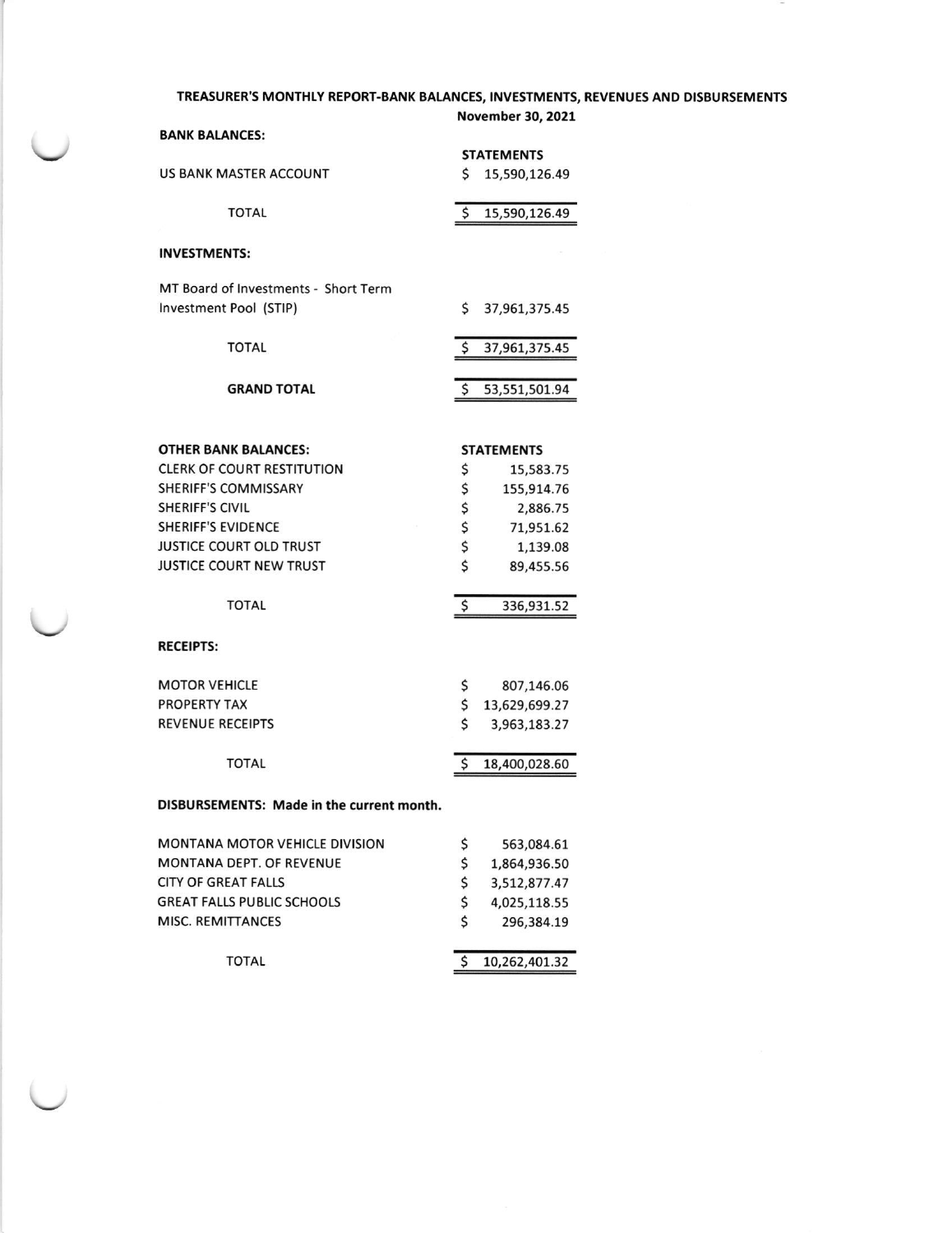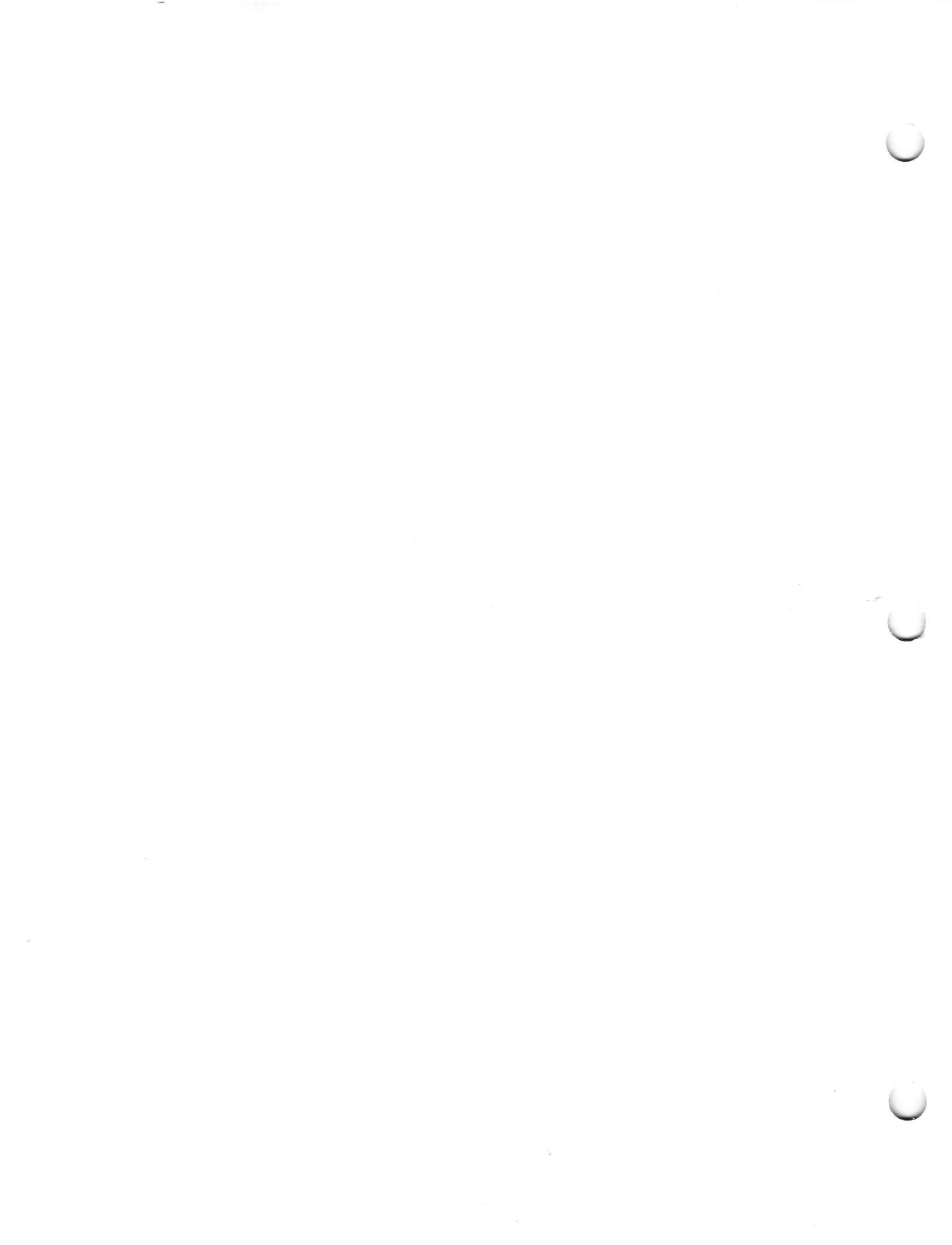AGENDA # DATE

# AGENDA REPORT

Prepared for the

# CASCADE COUNTY COMMISSION

ITEM Approved checks issued since 12/11/2021

PRESENTED BY: Cascade County Clerk & Recorder/Auditor

The Board of County Commissioners has approved invoices and accounts payable checks  $\#316198$  through  $\#316341$  totaling \$ 332,830.33 and EFT #9102175 through #9102184 totaling \$ 1.355.32 for an A,/P total of \$ 334,185.55 dated 1211312021 through 12/1712021.

A listing of all paid checks is available in the Cascade County Commissioners Office.